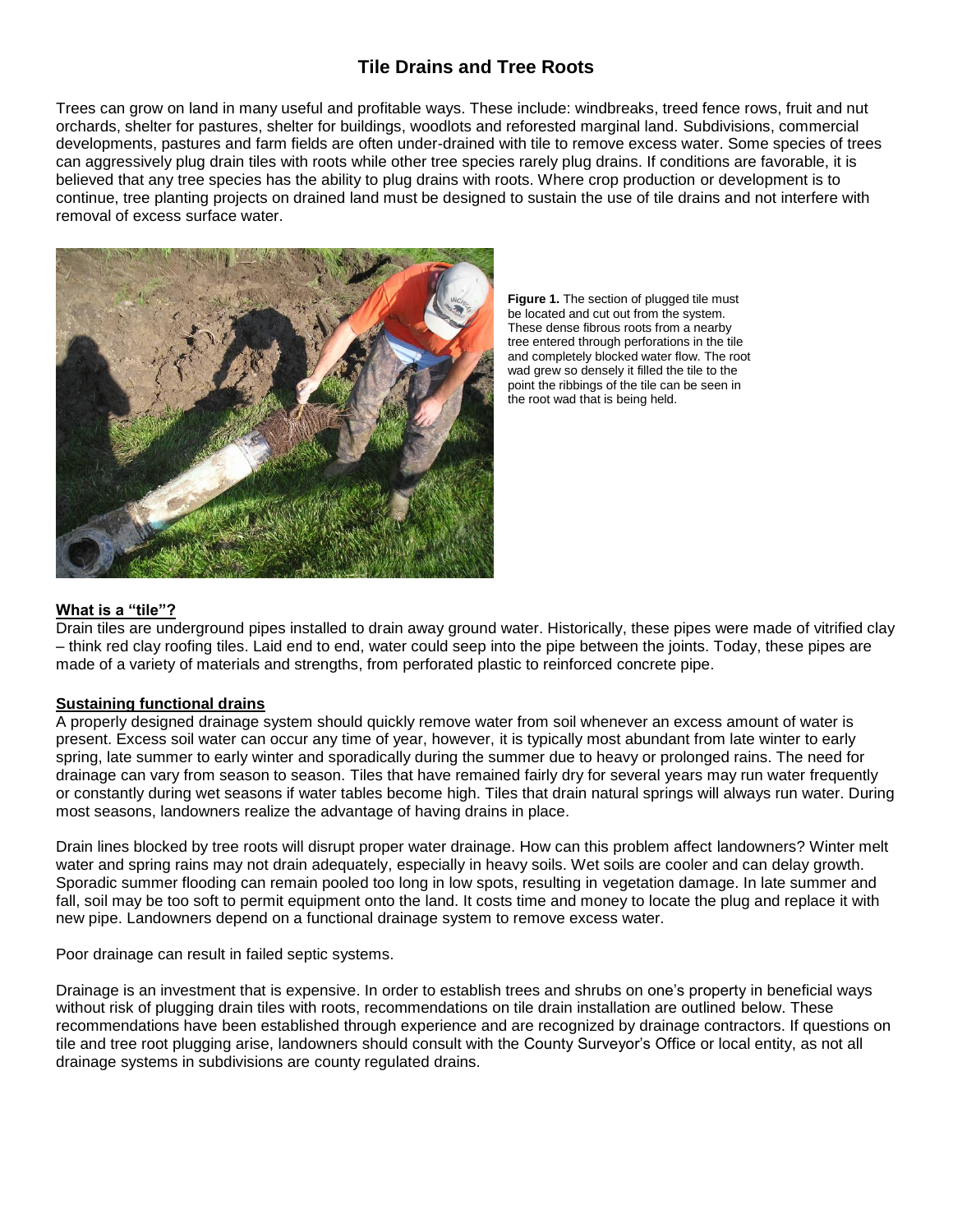# **Drain Management Problems**

Drains that are within 50 feet of trees and which carry water for prolonged periods during the wet season may become plugged with tree roots. If possible, all water-loving trees, such as willow, soft maple, elm, and poplar, should be removed for a distance of 100 feet from the drain; other trees should have a clearance of 50 feet. If a tree cannot be removed or the drain rerouted, use continuous non-perforated pipe for a distance of 50 feet on either side of the tree.

Fruit trees are not included in these recommendations. However, a header drain should be located at the higher end of an orchard to intercept seepage water that might cause prolonged flow in lateral drains.



**Figure 2.** A lengthy section of 8 inch tile was plugged solid with roots. The roots originated from a large willow tree located more than 30 feet away from the buried drain. The plugged section, about 70 feet in length, was cut out and replaced with non-perforated pipe to prevent roots from entering again.

# **Precautions for stream (riparian) buffers**

Where trees, shrubs and weeds associated with wet soils are established or are permitted to grow naturally along an unregulated open drain or stream, perforated tile that passes under the buffer to an outlet can quickly become plugged by roots. For tiles that drain into buffered streams, intermittent watercourses or ditches, a section of non-perforated tile should be installed. The non-perforated section of tile should extend from the outlet, pass under the vegetated buffer, and continue for at least 50 feet into the area to be drained, where it can then connect to standard perforated pipe. Typically roots will not penetrate non-perforated pipe if the pipe is installed properly. If sections of pipes are installed improperly, roots may enter through voids or other deficiencies in the pipe.

# **How tree roots grow in the soil**

Roots of trees grow to new areas of soil to increase the root surface area. Nutrient uptake, water absorption and anchorage are key functions of roots. Roots grow proportionately in size with the above ground tree and maintain a specific root-to-shoot ratio. Roots of many species of trees, some weeds, and several shrub and vegetation species can grow close to and within tile drains as they expand their ability to acquire water and nutrients.

Back-filled soil over drainage tiles provides easy access for roots to the tile due to the breakup of compacted soil layers and loosening of the back-filled soil by the drainage installation equipment. Roots do not actively search the soil for moisture and nutrients but grow more vigorously as they randomly encounter more favorable growing conditions such as, increased moisture and nutrient levels.

Root growth conditions can continue to improve until moisture becomes excessive or nutrients reach toxic levels at which point root growth declines. The ideal amount of soil moisture or the ideal amount of each nutrient is entirely dependent upon the tree species.

Physical soil properties can become more favorable for root growth with increasing moisture. Roots may develop more vigorously towards an increasing humidity gradient and moisture gradient. Roots can push their way through soil easier towards an increasing moisture gradient as soil becomes more pliable due to increasing amounts of water.

Other soil factors such as oxygen concentrations and soil particle size also contribute to ease of root growth.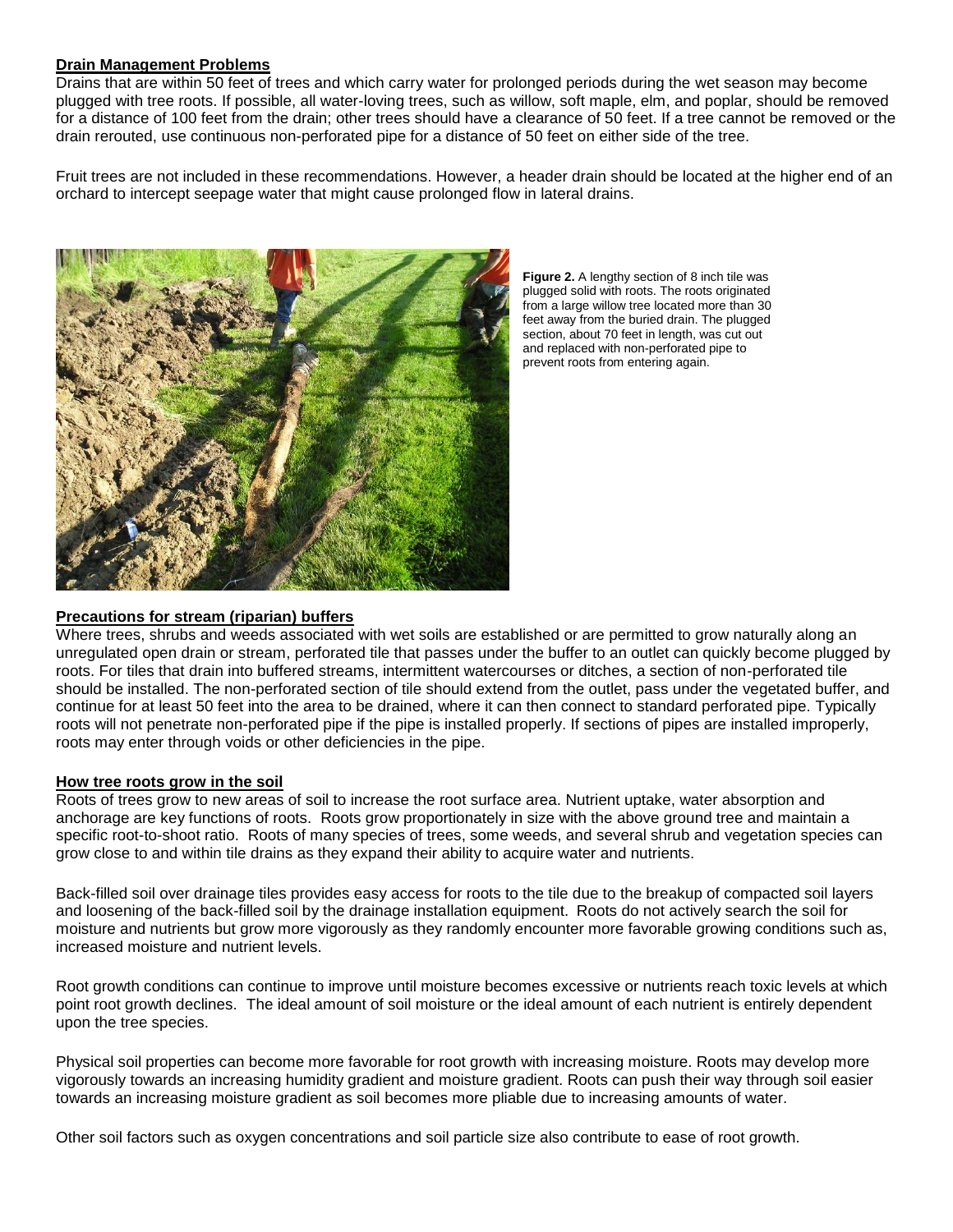#### **How tree roots plug drain tiles**

Drainage tiles that are perforated with holes (modern plastic pipe), have gaps (sectional clay tile) or are damaged by cracks can be plugged by roots. Non-perforated pipe cannot be plugged by roots since there are no entry points, as long as the pipe is installed properly and free of defects.

Roots are more likely to be found within tile after a prolonged dry period as root systems expand downward to increase their ability to absorb water.

A root will likely stop growing once it enters a dry tile but can remain alive. The root will not proliferate to plug the tile if the root does not encounter a water source.

Once running water or standing water becomes available inside a tile, tree roots that are present may proliferate and plug the tile.

The rate of root growth and an ability to plug is dependent on the species of the root occupying the tile. Roots will plug tile slower if other sources of water are available outside the tile during the same period of time.

# **How bad can it get?**



**Figure 3.** An example of a 15 inch drain tile completely plugged by tree roots. Tile drains as large as 30 inches in diameter have been completely plugged by tree roots



**Figure 4.** The same 15 inch tile as in figure 3. Tree roots entered through the gaps between each tile. The roots are often fine and fibrous and packed very tight within the drain.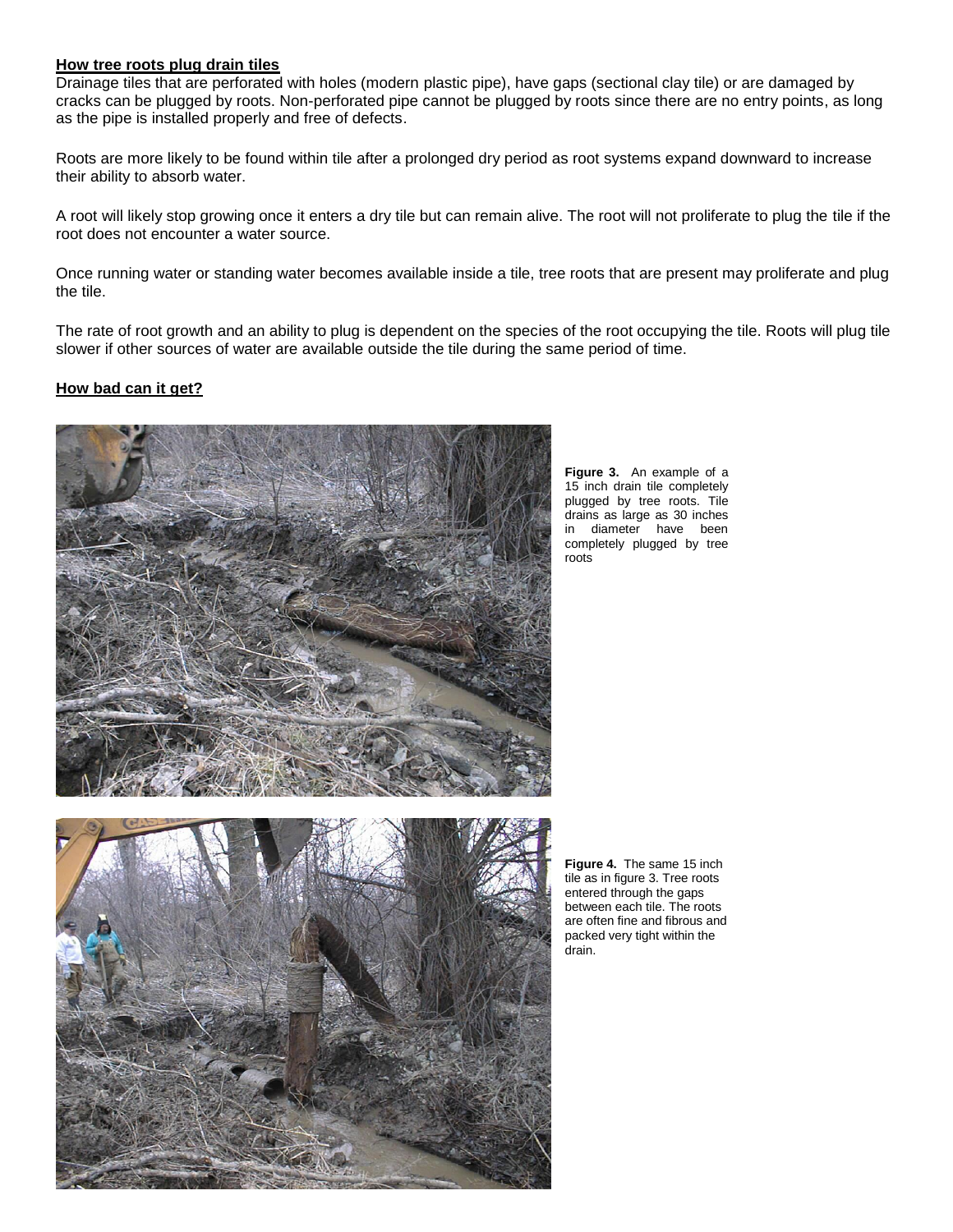# **How do you know when drains are plugged?**

Drainage problems are first noticed by the landowner as a wet spot in an area that does not drain as fast as it did in previous seasons or as an area of unhealthy vegetation. Upon inspection of tile outlets water may be observed running later in the spring and early summer. The late water flow may not be due to 'late flowing water' but can be due to a slow leak in the plug itself. A backup of water up the tile system may simply be taking a much longer time to drain.

The root growth which created the plug could have progressed the previous season in early autumn and continued as late as December. The plug may have developed over several seasons. An old tile system may be losing the ability to effectively drain the land due to accumulations of sediment or pipe collapse. Plugged sections of tile will need to be located, cut out and a new section of tile spliced into the line.

Root masses that form within tile can occasionally break free from the parent plant and travel downstream inside the tile, eventually blocking water flow at a different location. These shifting plugs have been found blocking drains of interconnected neighboring landowners causing vegetation damage. Determining where the root mass originated from can sometimes be difficult.

# **Conditions that could cause plugging**

Water can run through tile constantly or it can flow for an extended duration into the growing season due to drainage of natural springs or drainage of areas in which the water table meets a tile. Indication of this water flow can usually be observed at the tile outlet.

Depth to the water table can vary from one season to the next and is dependent upon seasonal rainfall patterns. Tiles that are dry during average growing seasons may have late flow of water during wet seasons. Locations having wet tile will be a risky area to establish any tree species since plugging by roots may eventually occur.

Water may be running through sections of tile later into the season but may not be realized by the landowner. Tile can drain water from an up-slope, wet area or from a spring however, as the water makes its way down the tile to drier areas the water can leave the tile through perforations. The water can re-enter the soil in another area before reaching the drain outlet. In these situations, and unknown to a landowner, trees planted close to tiles that have standing or flowing water could cause root-plugging problems.

In low areas plugging of tile by roots may encourage proliferation of roots of other trees upstream in the line since water remains present until the plug is noticed and subsequently released.

Since trees take up soil water, could trees be used to drain land naturally?

By transpiration, trees, like vegetation, can remove significant amounts of water from soil. If planted dense enough, could trees act as an effective natural substitute for tile drainage on land? Trees remove little soil water. In order to remove soil water through transpiration, water must evaporate through photosynthesizing deciduous leaves or needles of conifers. Trees remove water from soil from mid-spring to early autumn. At other times of the year, trees transpire very little water out of the soil. Although some moisture evaporates from trees during winter dormancy, the amount is small. Trees remove very little water from soil before early spring and after mid-autumn since leaves are absent or are no longer functional, and for most conifers, needles are either ending or beginning their winter dormant period. Early spring and fall are critical times when land needs to be drained to allow access by equipment. Tile will adequately drain water at these important times.

During heavy summer rains and occasional flooding, soil oxygen levels can be depleted enough to cause many tree species to stop water uptake altogether, especially dry-site trees. Tree species that tolerate wet soil and are able to continue absorbing water during floods would not remove water fast enough to enable nearby vegetation to survive the prolonged saturated conditions. Trees will not function as a natural substitute for tile drainage during sporadic saturation of soil during the growing season.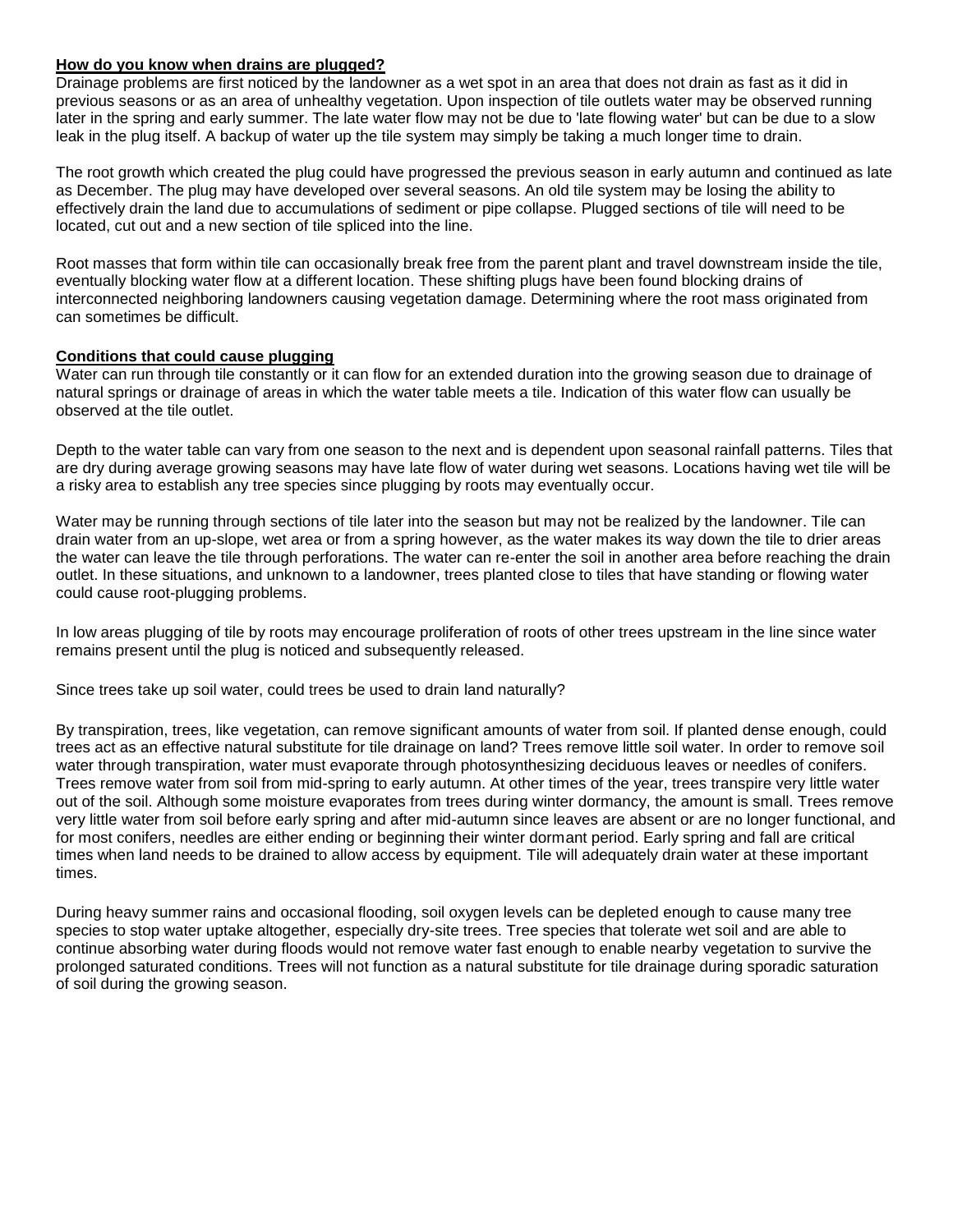# **Trees that can plug drains**

Tree species that naturally tolerate or thrive in wet or flooded conditions and are shallow to intermediately rooted can proliferate and plug wet drainage tiles. Plugging may occur quickly or it may require several seasons of repeated wet conditions.

The following list of tree species can tolerate and grow in saturated soil or free water and should not be planted near perforated drains:

**Shallow rooted trees** - Have roots that grow laterally for long distances (100 feet or more have been observed) and develop primarily within 3 feet of the soil surface, have many fibrous roots that can form very dense root systems causing thick blockage of drainage lines.

*Poplar:*

Balsam poplar *(Populus balsamifera)* Eastern cottonwood *(Populus deltoides ssp. Deltoides)* Quaking aspen *(Populus tremuloides)* Bigtooth aspen *(Populus grandidentata)* Eastern Cottonwood *(Populus deltoides)*

*Willow:* Black willow *(Salix nigra)* Peachleaf willow *(Salix amygdaloides)* Pussy willow *(Salix discolor)* All other willows

*Other:* Flowering dogwood *(Cornus florida)* Black maple *(Acer nigrum)* Boxelder *(Acer negundo)* Red maple *(Acer rubrum)* Silver maple *(Acer saccharinum)* Eastern larch, tamarack *(Larix laricina)* Eastern white cedar *(Thuja occidentalis)*

**Intermediate rooted trees**- Most roots have uniform thickness and grow outwards and downwards from the tree in a circular pattern, have some deeper lateral roots but are fairly wide spreading in growth, can completely block tile with many small diameter roots.

American elm (*Ulmus americana)* Black ash *(Fraxinus nigra)* Green ash *(Fraxinus pennsylvanica)* White ash *(Fraxinus americana)* Black locust *(Gleditsia triacanthos)* Manitoba maple *(Acer negundo)* Pin oak, swamp oak *(Quercus palustris)* Swamp white oak (Quercus bicolor) Sycamore, American plane-tree *(Platanus occidentalis)* Red mulberry *(Morus rubra*)

**Deep rooted trees**- Usually consist of one or two deep taproots that extend straight down deep into the soil for many meters. The roots do not tend to spread out laterally and are least likely to plug wet drain lines unless planted within 15 to 20 feet of the underlying drain.

Bur oak *(Quercus macrocarpa)* Black walnut *(Juglans nigra)* Common hackberry *(Celtis occidentalis)* Bitternut hickory, swamp hickory *(Carya cordiformis)* Shellbark hickory *(Carya laciniosa)* Shagbark hickory (Carya ovata)